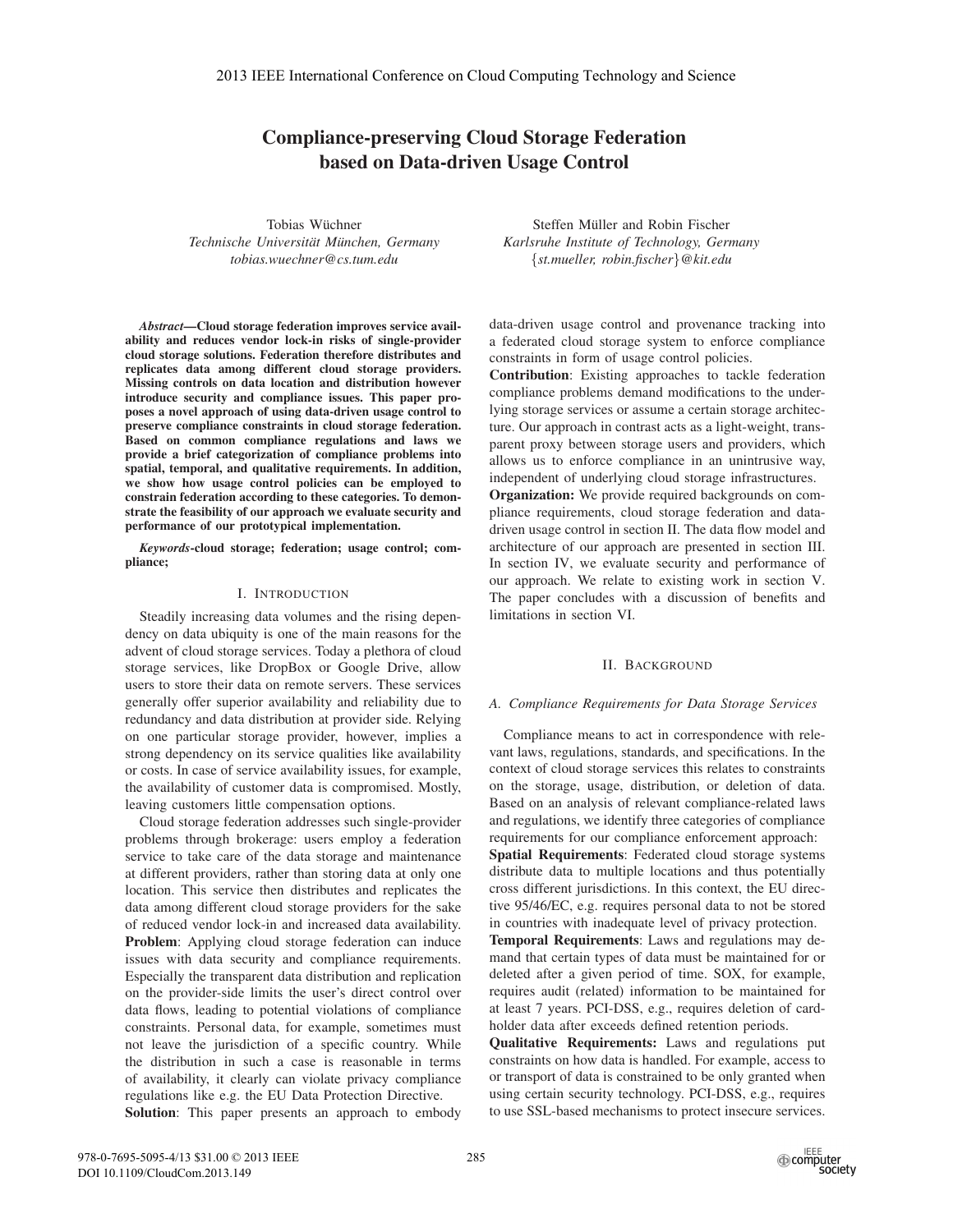# *B. Federated Cloud Storage*

Cloud federation unites services from different providers into a single resource pool to increase redundancy or combine complementary resources.

Through different routing and replication techniques, cloud federation can improve availability, or ease migration. The open-source federated cloud storage service MetaStorage [1] acts as basis for our approach.

MetaStorage consists of Node, Distributor and Coordinator components. A Node acts as a wrapper for a cloud storage service and provides a generic interface of the cloud storage service to a Distributor component. A Distributor unites a set of nodes and is responsible for the replication and retrieval of the data as well as the assertion of the availability of replica. A Coordinator component manages the configuration states of different Distributor instances. Additionally, it handles the communication between multiple MetaStorage instances. The Coordinator instances are deployed within so-called MetaStorageHosts, containing at least one Coordinator and Distributor pair. User interaction with MetaStorage is handled through a SOAP interface (WSHandler) of the MetaStorageHost.

# *C. Data-driven Usage Control*

Data-driven usage control combines usage control with dynamic data flow tracking to ensure a holistic enforcement. The Obligation Specification Language (OSL) is a general-purpose language to formally express usage obligations and provisions as first-order linear temporal logic predicates on sequences of events that express what should and must not happen to data in the future [2].

OSL policies come in form of Event-Condition-Action (ECA) rules that contain logic predicates on sequences of events. The *Event* part specifies for which incoming events the policy should be triggered, the *Condition* part contains further logical propositions on these events, and the *AuthorizationAction* part specifies the result of the policy evaluation process. An incoming Event consists of a name (*actionName*), a list of parameters (*paramMatch*), and attributes that specify the location of the issuer of the event  $(Loc<sub>src</sub>)$  and that of its intended target  $(Loc<sub>dst</sub>)$ .

The *condition* part specifies predicate or temporal logic constraints on event parameters. The used notation also supports the specification of *xPath* expressions and statebased predicates, that express containment constraints between container and data. We enriched the OSL with a location-based operator *isLocatedWithin*, which evaluates to true iff a given event location is within a defined radius around a trigger location (Loc $_{cmp}$ ).

If an event triggers a policy and matches all specified constraints, the *AuthorizationAction* part is evaluated. It specifies, whether the event should be allowed, inhibited, or modified prior to its actual execution.

Due to its general-purpose applicability, we see OSL as natural candidate for the specification of compliance constraints and thus as basis for our approach. For details on its syntax and semantics please refer to [2], [3].

# III. APPROACH

# *A. Data Flow Model*

We model a cloud storage federation service as state machine that represents the current distribution of data among different virtual locations. Specific actions that are issued on the federation service (PUT, GET, DELETE) influence the distribution of data and thus modify the state of this model. A cloud storage federation service is thus defined by  $(Data, Loc_{virt}, Action, R, \Sigma, i)$ , where  $\Sigma$  is the set of states with  $\Sigma := store \times own$ , and  $i \in \Sigma$  is the initial state with  $i := \emptyset \times \emptyset$ . The *store* function describes the containment relation between data items and storage locations. The *own* function represents the possession relation between data and entities. The transition relation  $R \subseteq \Sigma \times Action \rightarrow \Sigma$  represents the state changes issued by the execution of PUT, GET, or DELETE actions. Additionally we define a function update notation: for any mapping  $m : S \to T$  and variable  $x \in X \subseteq S$ , we define  $m[x \leftarrow expr]_{x \in X} = m'$  with  $m' : S \rightarrow T$  so that  $m'(y) = expr$  if  $y \in X$  and  $m'(y) = m(y)$  otherwise. The semantics of this model is defined over traces that map abstract points in time to sets of states. Listing 1 depicts the definitions of the used sets and relations. The transition relation  $R$  is then defined as follows:

A PUT action results in a flow of a data item from a client machine (clt) to a storage provider server (srv). The first PUT action at t=0 determines the data possession:

 $\forall store \in [Data \rightarrow 2^{Locvirt}], \forall own \in [Data \rightarrow Ent],$  $\forall d \in Data, \forall srv, clt \in Loc_{virt}, \forall e \in Ent, \forall t \in \mathcal{N} \setminus \{0\}$ :  $((store, own), (PUT, d, elt, srv, e, t),$  $(\mathit{store}[\mathit{srv} \leftarrow \mathit{store}(\mathit{srv}) \cup d], \mathit{own})) \in R$ 

A GET action is inverse to a PUT action and results in a data flow from a storage server to a client:

 $\forall store \in [Data \rightarrow 2^{Locvirt}]$ ,  $\forall own \in [Data \rightarrow Ent]$ ,  $\forall d \in Data, \forall srv, elt \in Loc_{virt}, \forall e \in Ent, \forall t \in \mathcal{N}$ :  $((store, own), (GET, d, elt, srv, e, t),$  $(store[clt \leftarrow store(clt) \cup d], own)) \in R$ 

A DELETE action removes a data item from a specific storage server (= virtual location):

 $\forall store \in [Data \rightarrow 2^{Locvirt}], \forall own \in [Data \rightarrow Ent],$  $\forall d \in Data, \forall srv, elt \in Loc_{virt}, \forall e \in Ent, \forall t \in \mathcal{N}$ :  $((store, own), (DELETE, d, elt, srv, e, t),$  $(\mathit{store}[\mathit{srv} \leftarrow \mathit{store}(\mathit{srv}) \backslash d], \mathit{own}) \in R$ 

#### *B. Architecture*

Our approach bases on event interception: prior to any execution of data manipulation events like GET, PUT, DELETE, the system verifies if the event execution would

| $Data := Name \times Content \times 2^{Tag}$                                                              |
|-----------------------------------------------------------------------------------------------------------|
| $\vert$ Loc <sub>virt</sub> := Name $\times 2^{IP}$                                                       |
| $Ent := Person \cup Organization$                                                                         |
| $Person := Name \times 2^{Role} \times Organization$                                                      |
| $\text{Organization} := \text{Name} \times 2^{Ent}$                                                       |
| $\vert$ Action := {PUT, GET, DEL} $\times$ Data $\times$ Loc <sub>virt</sub> $\times$ Loc <sub>virt</sub> |
| $\chi$ Person $\times$ Timestamp                                                                          |
| store: $Loc_{virt} \rightarrow 2^{Data}$                                                                  |
| $own: Data \rightarrow Ent$                                                                               |
|                                                                                                           |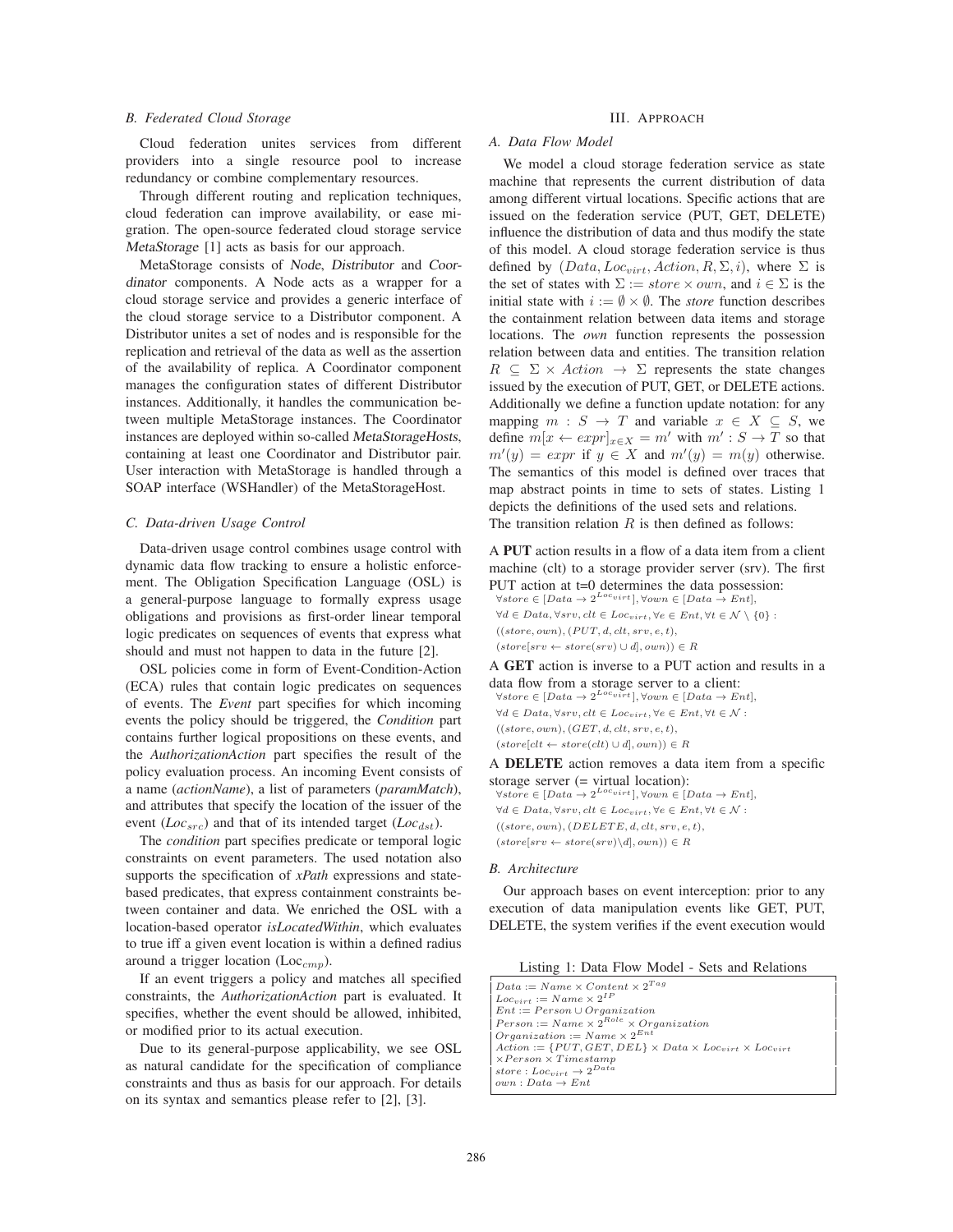

Figure 1: Conceptual Architecture

violate a deployed compliance policy. Based on the verification result it then either allows, inhibits, or modifies the event execution.

Events are directly intercepted at the level of *Node* components that wrap the target cloud storage providers and thus take care of the actual data distribution and deletion. Whenever a *Node* component tries to retrieve (GET), store (PUT), or delete (DELETE) data from a storage provider, the further execution is blocked and the event is forwarded to the employed usage control framework which then takes care of the actual decision process. The usage control framework, as described in detail in [2], is in charge of controlling the execution of usage-related events, based on previously deployed usage control policies. In our case, these policies represent compliance requirements. Therefore, prior to any compliance verification, a corresponding compliance policy must have been deployed to the usage control framework. Figure 1 depicts the highlevel architecture of our integration approach.

The complete enforcement process looks as follows: i) the PEP intercepts all attempts to retrieve, store, or delete data from a cloud storage provider and forwards the corresponding events to the PDP; ii) based on previously deployed policies, the PDP then decides on their execution and modification, potentially querying the PIP, which implements the data flow model introduced in section III-A, for additional context information, and finally sends its decision back to the PEP; iii) the PEP then, based on the PDP's decision, either executes, modifies, or drops the event and, in case where the execution is not inhibited, notifies the PIP about the event execution; iv) the PIP then updates its internal state according to the modeled semantics of the intercepted event.

### *C. Instantiation*

*1) Compliance Policy Examples:* Assume the following fictitious setting: ACME ltd. is a globally acting management consulting company. ACME recently moved parts of their data to the cloud to benefit from reduced data storage and maintenance costs. Fears concerning data availability and vendor lock-in issues drove the decision to employ a cloud storage federation solution. Next we depict some sample policies based on this scenario.

Example 1-Data Protection: ACME employees process large amounts of customer data, including personal data, to derive informed consulting advices. ACME thus underlies data protection regulations like the German data protection law. In consequence, data must not be stored on servers outside the EU. (Spatial requirement)

| <preventivemechanism name="Scenariol"><br/><trigger action="PUT"></trigger><br/><condition></condition></preventivemechanism> |  |
|-------------------------------------------------------------------------------------------------------------------------------|--|
| <not><islocatedwithin></islocatedwithin></not>                                                                                |  |
|                                                                                                                               |  |
| <loc dst="" lat="10.085449" lon="50.555325" rad="2500"></loc>                                                                 |  |
|                                                                                                                               |  |
|                                                                                                                               |  |
| <authorizationaction></authorizationaction>                                                                                   |  |
| $\langle$ inhibit/>                                                                                                           |  |
|                                                                                                                               |  |
|                                                                                                                               |  |

Example 2-Heterogeneous Protection Needs: ACME contractors have heterogeneous protection demands. ACME thus demands confidential data to be encrypted when stored in public clouds. (Quality requirement)

| <preventivemechanism name="Scenario2"></preventivemechanism>            |
|-------------------------------------------------------------------------|
| <trigger action="PUT"></trigger>                                        |
| <condition></condition>                                                 |
| <not><impl></impl></not>                                                |
| $<$ xPathEval>                                                          |
| contains(//event/param[@name="Data.Taq"]/@value,"conf")                 |
|                                                                         |
| $<$ xPathEval>                                                          |
| contains(//event/param[@name="Srv"]/@value,"private")                   |
|                                                                         |
|                                                                         |
|                                                                         |
| <authorizationaction></authorizationaction>                             |
| <modify></modify>                                                       |
| <parameter name="content" value="enc(AES, 512, &amp;cont)"></parameter> |
| $\langle$ /modify>                                                      |
|                                                                         |
|                                                                         |

*2) System Implementation:* We extended MetaStorage with functionality to enrich events with meta information like geographical location, or data ownership.

The geographical location of storage destinations and users is retrieved the Google geolocation API. Whenever an event execution attempt is detected, the geolocation API is queried to retrieve the location of the issuer and the target of the event. To identify to which entity a particular request is associated to, we use authentication information of MetaStorage, as requests to MetaStorage can only be issued by authenticated users. In general, all meta-information that is necessary to enforce the targeted compliance requirements could be either retrieved through the geolocation API, the MetaStorage API, or the different storage provider APIs.

# IV. EVALUATION

# *A. Security*

Assumptions: Our major security assumption is that the employed usage control infrastructure can not be tampered or disabled. This assumption is crucial, as a client needs to trust the infrastructure to correctly enforce the deployed compliance policies, but it is justified as we assume our approach to be running at customer side.

Attacker model: An attacker in our setting is interested in interfering with the compliance enforcement mechanisms to issue non-compliant distribution or replication of data. As a direct manipulation of the enforcement infrastructure is ruled out by our assumptions, we only consider systemexternal attackers that only have access to the same